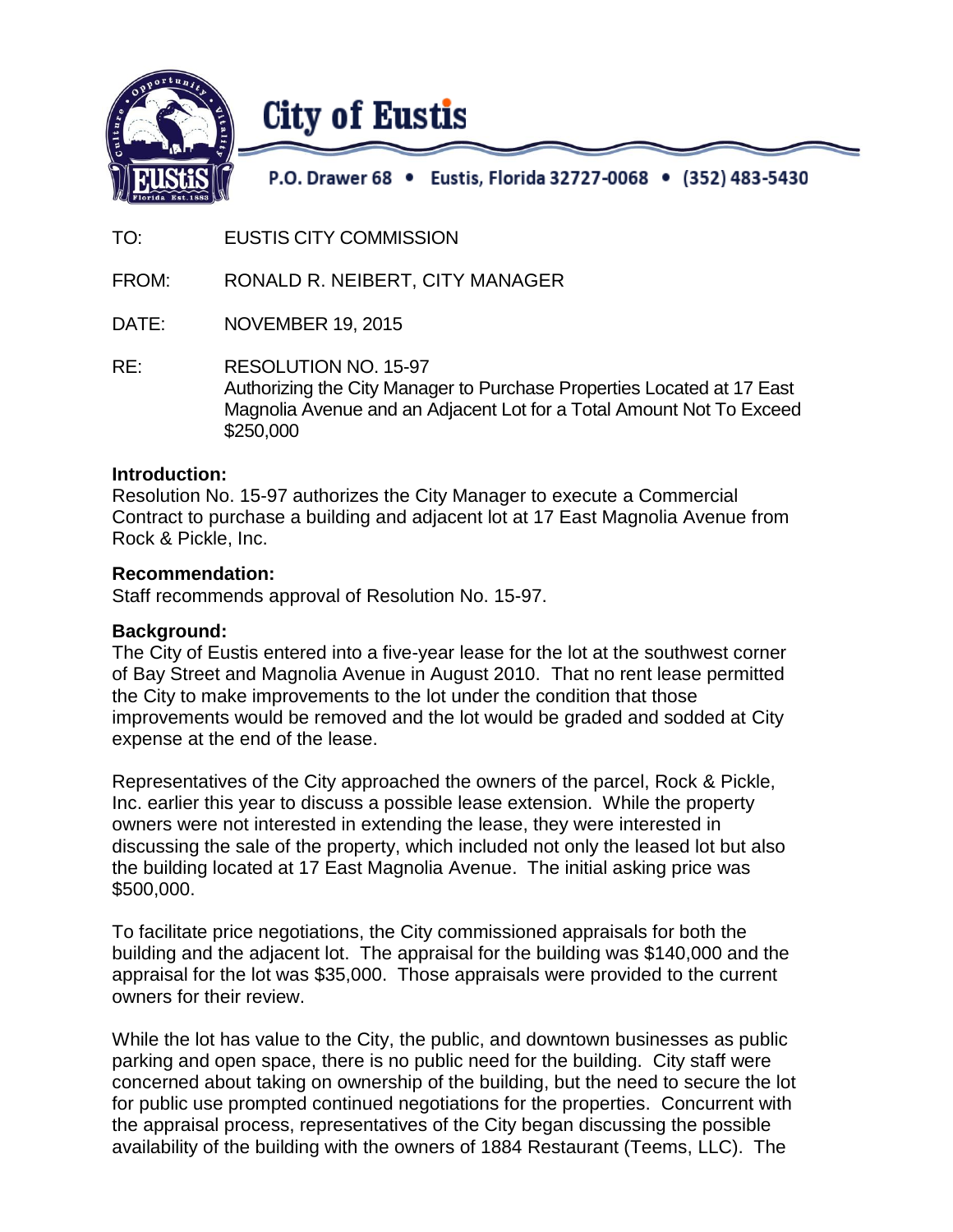representatives of Teems, LLC expressed interest in the building, and their willingness to purchase the building facilitated continued negotiations with Rock & Pickle, Inc. to purchase the properties.

Following review of the appraisals, representatives of Rock & Pickle, Inc. presented a revised asking price of \$250,000. Discussions with representatives of Teems, LLC indicated their willingness to purchase the building for \$184,780 through a uniquely structured proposal to potentially be financed by the City of Eustis. An overall deal became feasible when you combined the potential sale of the building to Teems, LLC for approximately \$184,780 with the public benefit of acquiring the lot and the potential cost to the City of retrofitting the lot (estimated at approximately \$30,000) per the current lease. City staff and the City Attorney began to prepare the Commercial Contract with Rock and Pickle, Inc. at the \$250,000 asking price for City Commission review.

There are several items in the contract worth pointing out. The purchase price is \$250,000 with a \$500 deposit due from the City at signing. The contract calls for a 30 day due diligence period to inspect the property, during which the City can terminate the contract if the property is found to be not acceptable. If the City does move forward, the closing is set to be on or before January 8, 2016.

The parking and public space on the lot have become an important part of Downtown Eustis. The public and business owners in the area have indicated the importance of continuing the use and public access to the lot. City ownership of the lot will also allow for additional improvements that will potentially be a catalyst for additional private investment in the area. The importance of public ownership on the lot, the potential sale of the building to Teems, LLC to subsidize the purchase, and the obligation to retrofit the lot (estimated at approximately \$30,000) if a purchase does not take place has prompted City staff to recommend approval for both transactions.

## **Alternatives:**

1. Approve Resolution No. 15-97, authorizing the City Manager to execute the proposed Commercial Contract with Rock & Pickle, Inc.

- 2. Deny Resolution No. 15-97.
- 3. Modify the proposed Commercial Contract, understanding that any modification would need to be agreed upon by the other party.

## **Discussion of Alternatives:**

1. Alternative 1 authorizes the City Manager to execute the Commercial Contract with Rock & Pickle, Inc. as recommended.

Advantages:

• Provides for continued public use of the lot at the southwest corner of Bay Street and Magnolia Avenue

 Potentially provides for significant investment in the building located at 17 East Magnolia Avenue by Teems, LLC (subsequent Commercial Contract to be considered by City Commission)

Avoids the cost of retrofitting the lot per the existing lease